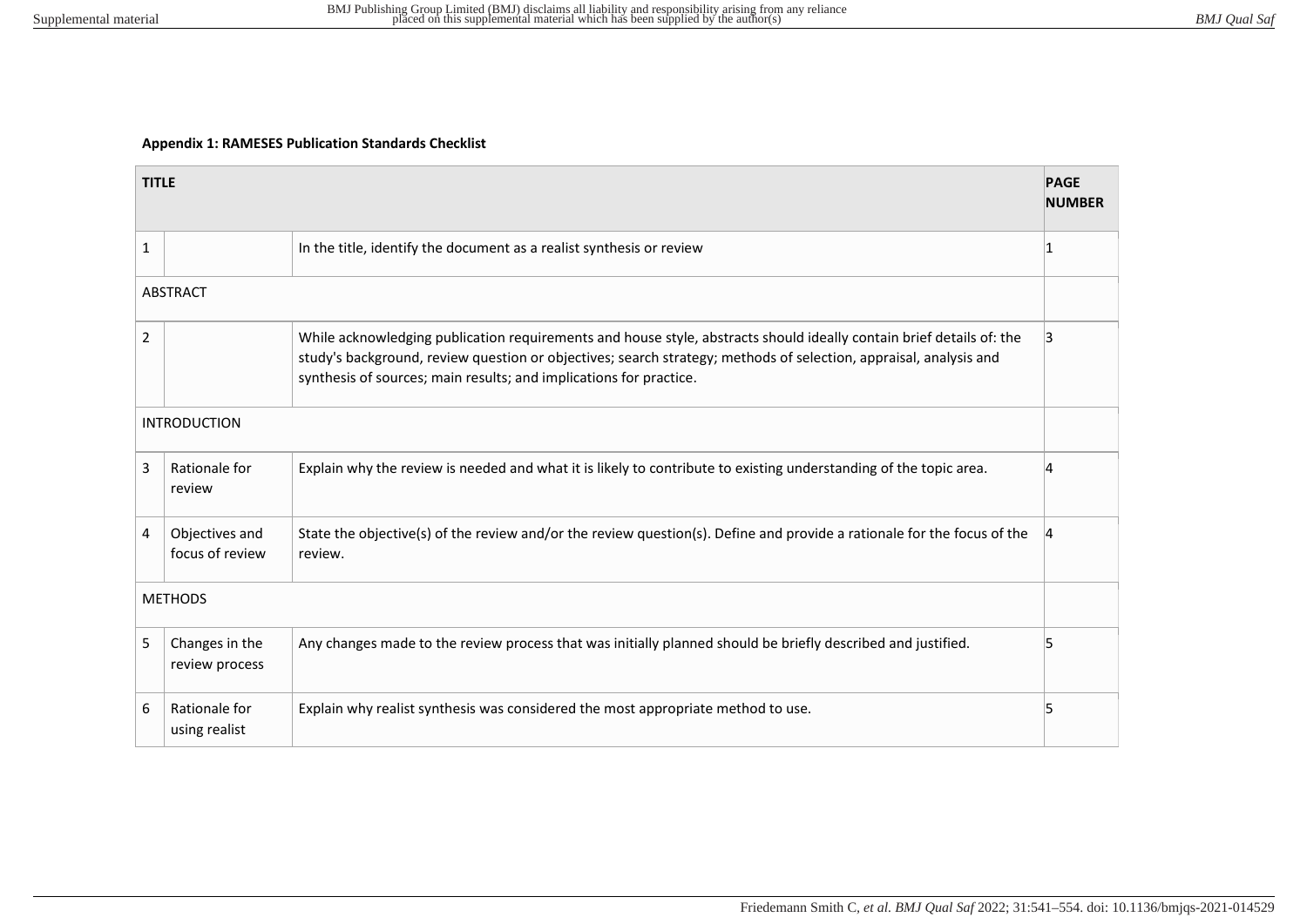|                | <b>TITLE</b><br><b>PAGE</b><br><b>NUMBER</b> |                                                                                                                                                                                                                                                                                                                                                                                                                                                                                                                                                                       |     |  |
|----------------|----------------------------------------------|-----------------------------------------------------------------------------------------------------------------------------------------------------------------------------------------------------------------------------------------------------------------------------------------------------------------------------------------------------------------------------------------------------------------------------------------------------------------------------------------------------------------------------------------------------------------------|-----|--|
|                | synthesis                                    |                                                                                                                                                                                                                                                                                                                                                                                                                                                                                                                                                                       |     |  |
| 7              | Scoping the<br>literature                    | Describe and justify the initial process of exploratory scoping of the literature.                                                                                                                                                                                                                                                                                                                                                                                                                                                                                    | 6   |  |
| 8              | Searching<br>processes                       | While considering specific requirements of the journal or other publication outlet, state and provide a rationale for<br>how the iterative searching was done. Provide details on all the sources accessed for information in the review.<br>Where searching in electronic databases has taken place, the details should include, for example, name of database,<br>search terms, dates of coverage and date last searched. If individuals familiar with the relevant literature and/or topic<br>area were contacted, indicate how they were identified and selected. | 16  |  |
| 9              | Selection and<br>appraisal of<br>documents   | Explain how judgements were made about including and excluding data from documents, and justify these.                                                                                                                                                                                                                                                                                                                                                                                                                                                                | 6&7 |  |
| 10             | Data extraction                              | Describe and explain which data or information were extracted from the included documents and justify this<br>selection.                                                                                                                                                                                                                                                                                                                                                                                                                                              | 17  |  |
| 11             | Analysis and<br>synthesis<br>processes       | Describe the analysis and synthesis processes in detail. This section should include information on the constructs<br>analyzed and describe the analytic process.                                                                                                                                                                                                                                                                                                                                                                                                     | 17  |  |
| <b>RESULTS</b> |                                              |                                                                                                                                                                                                                                                                                                                                                                                                                                                                                                                                                                       |     |  |
| 12             | Document flow                                | Provide details on the number of documents assessed for eligibility and included in the review with reasons for                                                                                                                                                                                                                                                                                                                                                                                                                                                       | 8   |  |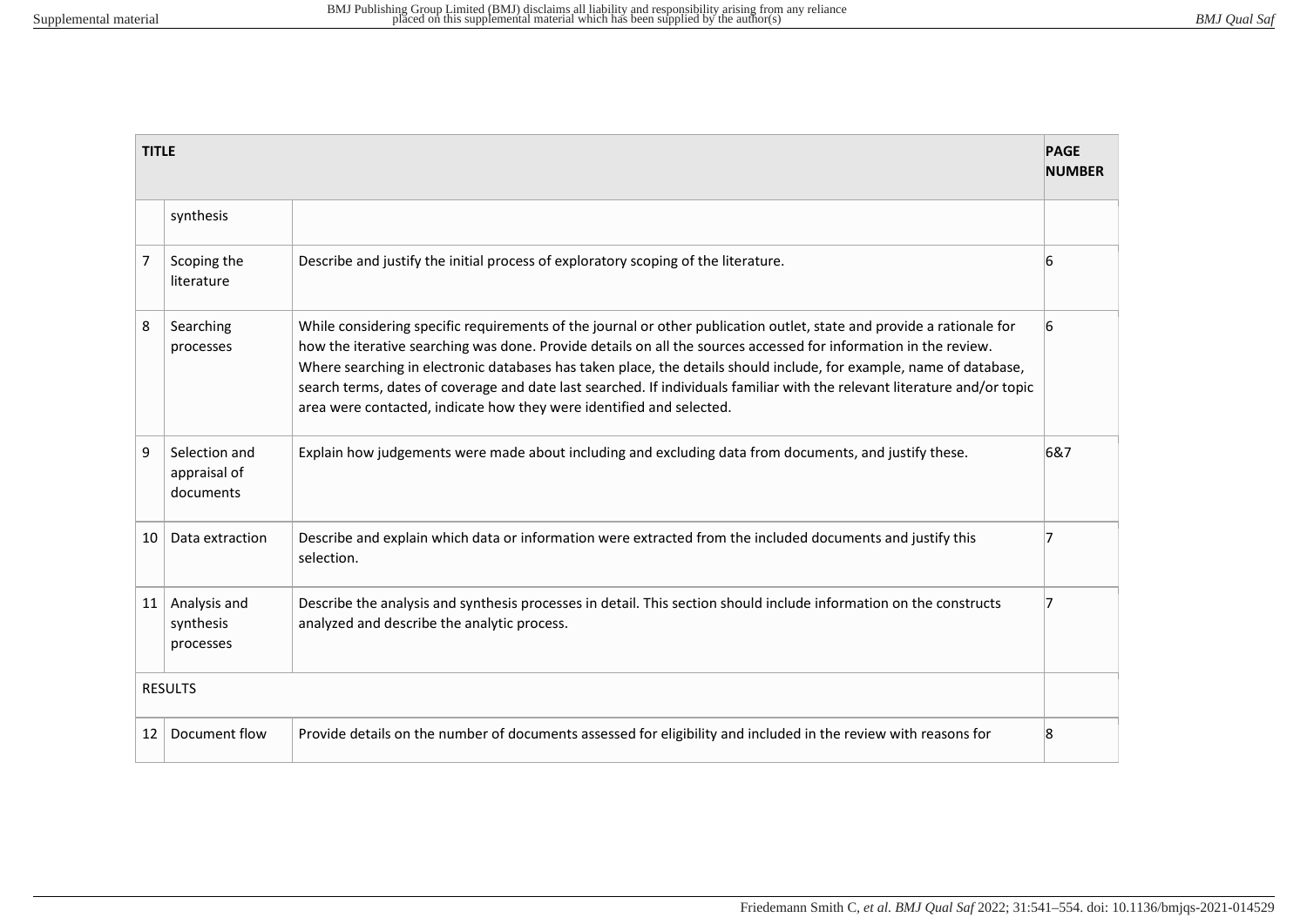| <b>PAGE</b><br><b>TITLE</b><br><b>NUMBER</b> |                                                                |                                                                                                                                                                                                                                                                                                                                                                         |           |  |
|----------------------------------------------|----------------------------------------------------------------|-------------------------------------------------------------------------------------------------------------------------------------------------------------------------------------------------------------------------------------------------------------------------------------------------------------------------------------------------------------------------|-----------|--|
|                                              | diagram                                                        | exclusion at each stage as well as an indication of their source of origin (for example, from searching databases,<br>reference lists and so on). You may consider using the example templates (which are likely to need modification to<br>suit the data) that are provided.                                                                                           |           |  |
| 13                                           | Document<br>characteristics                                    | Provide information on the characteristics of the documents included in the review.                                                                                                                                                                                                                                                                                     | 19        |  |
| 14                                           | Main findings                                                  | Present the key findings with a specific focus on theory building and testing.                                                                                                                                                                                                                                                                                          | $15 - 17$ |  |
| <b>DISCUSSION</b>                            |                                                                |                                                                                                                                                                                                                                                                                                                                                                         |           |  |
| 15                                           | Summary of<br>findings                                         | Summarize the main findings, taking into account the review's objective(s), research question(s), focus and intended<br>audience(s).                                                                                                                                                                                                                                    | 18        |  |
| $16 \mid$                                    | Strengths,<br>limitations and<br>future research<br>directions | Discuss both the strengths of the review and its limitations. These should include (but need not be restricted to) (a)<br>consideration of all the steps in the review process and (b) comment on the overall strength of evidence supporting<br>the explanatory insights which emerged.<br>The limitations identified may point to areas where further work is needed. | 18        |  |
| 17                                           | Comparison with<br>existing literature                         | Where applicable, compare and contrast the review's findings with the existing literature (for example, other reviews)<br>on the same topic.                                                                                                                                                                                                                            | 18&19     |  |
| 18                                           | Conclusion and<br>recommendations                              | List the main implications of the findings and place these in the context of other relevant literature. If appropriate,<br>offer recommendations for policy and practice.                                                                                                                                                                                               | 19&20     |  |